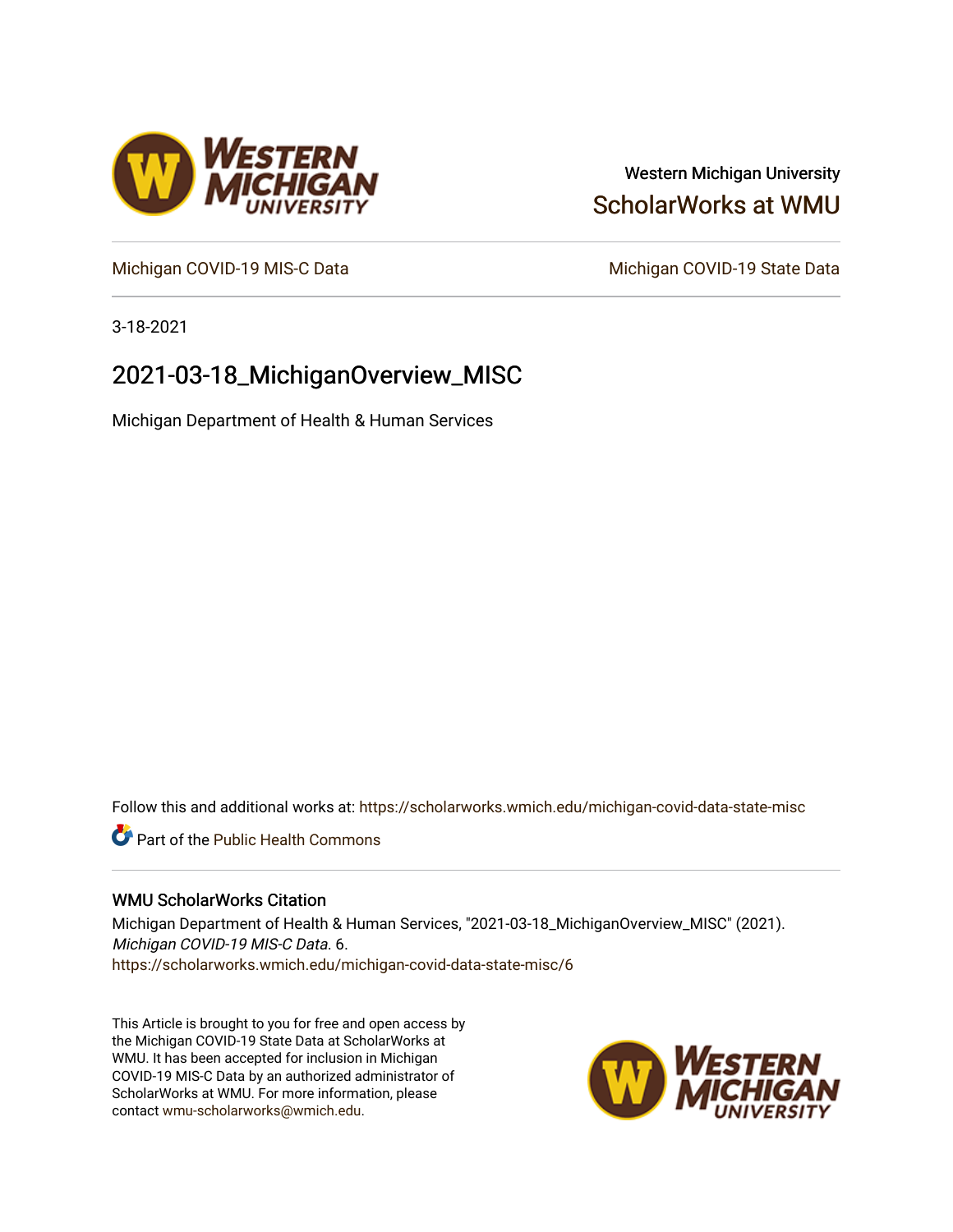# **MIS-C Data and Reporting**

#### **What is MIS-C?**

Multisystem Inflammatory Syndrome in Children (MIS-C) is a condition in children and adolescents under 21 years of age where multiple organ systems become inflamed or dysfunctional which occurs in association with illness. Children with MIS-C may have a fever and various symptoms, including abdominal (gut) pain, vomiting, diarrhea, neck pain, rash, bloodshot eyes, or feeling extra tired. We do not yet know what causes MIS-C. However, many children with MIS-C were infected with the virus that causes COVID-19, or had been around someone with COVID-19.

Health care providers and local health departments are asked to maintain a high degree of suspicion for MIS-C in pediatric and adolescent patients presenting with symptoms similar to Kawasaki Disease or ill individuals who have been previously exposed to COVID-19 with signs and symptoms. Patients have presented with persistent fever\*, hypotension, multiorgan (cardiac, gastrointestinal, renal, hematologic, dermatologic, and neurologic) involvement, and elevated inflammatory markers. Respiratory symptoms have been present in some, but are not a common finding.

\*Persistent fever is a measured fever of 100.4°F (38.0°C) or greater for at least 24 hours, or report of subjective fever lasting at least 24 hours.

#### **Reported Cases of Multisystem Inflammatory Syndrome in Children (MIS-C)**

*Data will be updated on the first and third Thursdays of the month.*

| Multisystem Inflammatory Syndrome in Children (MIS-C) Michigan Data Summary 3/18/2021<br># Cases Confirmed and Reported to CDC* | 95                   |
|---------------------------------------------------------------------------------------------------------------------------------|----------------------|
| <b>MIS-C associated Deaths</b>                                                                                                  | 5 or fewer           |
| Cases admitted to ICU                                                                                                           | 65 (68.4%)           |
| <b>Onset Date Range</b>                                                                                                         | 04/14/20 to 3/2/2021 |
| Age Range                                                                                                                       | $0-20$ years         |

\*Meets CDC Case definition **<https://emergency.cdc.gov/han/2020/han00432.asp>**

#### **DEMOGRAPHIC INFORMATION (N=95)**

| <b>Age Group</b> | Count  | %     | Race                          | Count | $\%$  |
|------------------|--------|-------|-------------------------------|-------|-------|
| $0-4$ yrs        | 25     | 26.3% | <b>Black/African American</b> | 36    | 37.9% |
| 5-10 yrs         | 39     | 41.1% | Caucasian                     | 44    | 46.3% |
| $>10$ yrs        | 31     | 32.6% | All Others / Unknown          | 15    | 15.8% |
| Gender           | Counts | %     | Ethnicity                     | Count | $\%$  |
| Male             | 51     | 53.7% | Not Hispanic or Latino        | 59    | 62.1% |
| Female           | 44     | 46.3% | Hispanic or Latino            | 11    | 11.6% |
| <b>Unknown</b>   |        | 0.0%  | <b>Unknown</b>                | 25    | 26.3% |